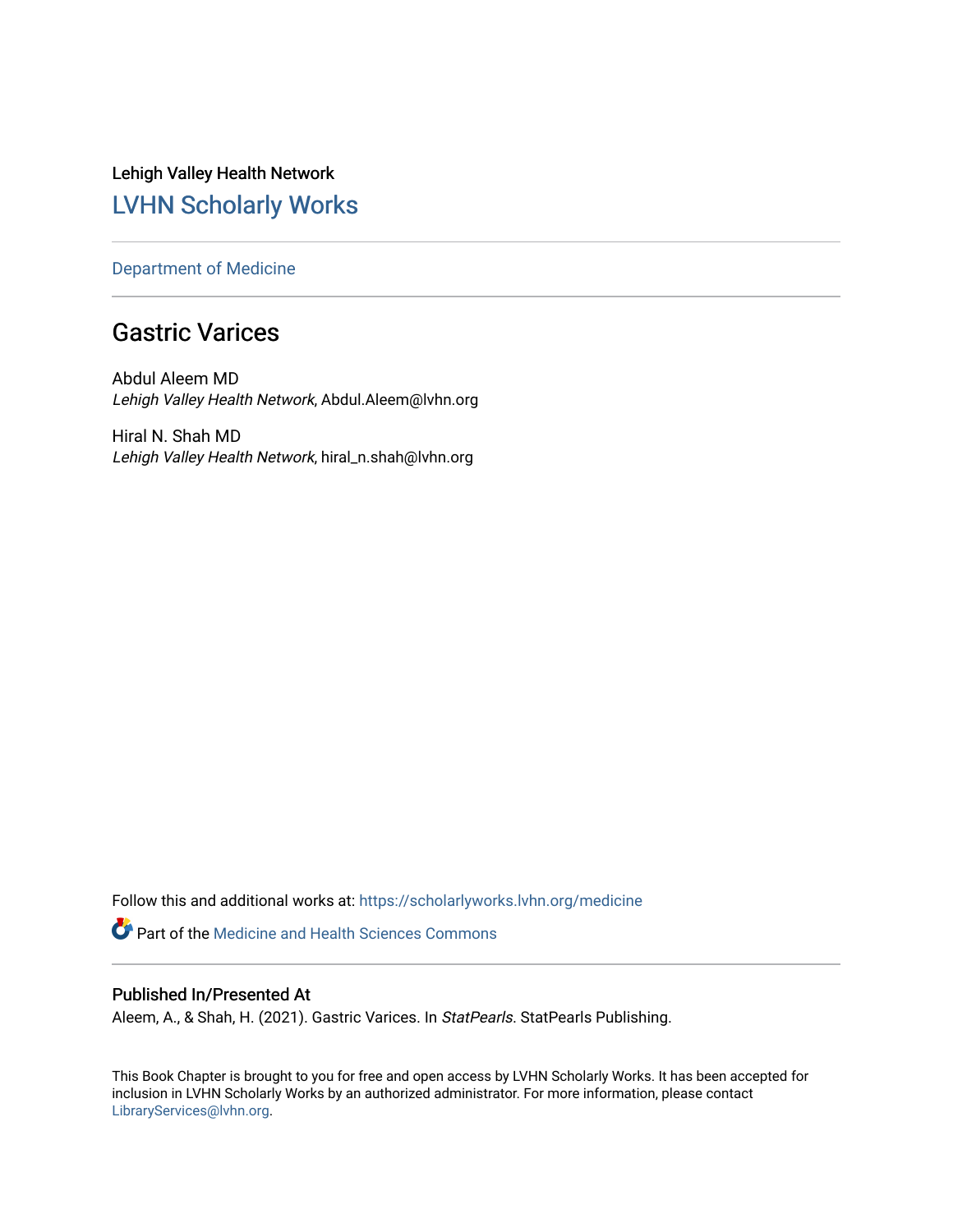### Gastric Varices

Aleem A, Shah H.

### Continuing Education Activity

Gastric varices are dilated portosystemic collateral blood vessels that develop as a complication of portal hypertension or extrahepatic portal vein obstruction. Based on the location and relation to the esophagus, gastric varices are further classified into gastroesophageal varices isolated gastric varices. Acute bleeding from gastric varices is life-threatening and is associated with higher mortality compared to esophageal variceal bleeding. This activity reviews the etiology, pathophysiology, diagnosis, management of gastric varices and highlights the interprofessional team's role in evaluating and managing patients with this condition.

#### **Objectives:**

- Describe the etiology and pathophysiology of gastric varices.
- Summarize the diagnostic evaluation of gastric varices.
- Describe the management of gastric varices,
- Review interprofessional team strategies for improving care coordination and communication to improve outcomes in patients with gastric varices

Access free multiple choice [questions](https://www.statpearls.com/account/trialuserreg/?articleid=130650&utm_source=pubmed&utm_campaign=reviews&utm_content=130650) on this topic.

### Introduction

Gastric varices are dilated submucosal collateral veins that develop in the setting of portal hypertension due to any etiology with or without cirrhosis. [\[1\]](#page-7-0) Compared to esophageal varices, gastric varices are less common occurring in approximately 20% of cirrhotic patients. However, gastric varices have a higher propensity to bleed severely and are often associated with poor patient outcomes.[\[2\]](#page-7-1)[\[3\]](#page-7-2) Based on their stomach location, gastric varices are classified as gastroesophageal varices (GOV) and isolated gastric varices (IGV).

Among all the different classifications available to describe gastric varices, Sarin et al.'s classification are the most commonly used. Gastroesophageal varices are extensions of esophageal varices and are termed as GOV type 1(GOV1) when they extend below the gastroesophageal junction along the lesser curvature and GOV type 2(GOV2) when they extend into the fundus of the stomach. Isolated gastric varices (IGV) located in the fundus of the stomach are termed IGV type 1(IGV1) or commonly referred to as fundal varices. IGV type 2(IGV2) are ectopic varices located anywhere in the stomach. GOV1 represents almost 75% of all gastric varices, followed by GOV2, 21%, IGV1 less than 2%, and IGV2, which comprises 4%[.\[4\]](#page-7-3)

### Etiology

Gastric varices are commonly encountered in cirrhotic patients as a result of portal hypertension. However, gastric varices can occur in patients with noncirrhotic portal hypertension and are considered distinct with a different etiology, pathophysiology, and management strategy compared to gastric varices secondary to portal hypertension[.\[5\]](#page-7-4)

#### **Causes of Cirrhosis Related Portal Hypertension**

- Alcohol
- Viral hepatitis (HBV, HCV)
- Non-alcoholic steatohepatitis
- Autoimmune hepatitis
- Primary biliary cholangitis (PBC)
- Primary sclerosing cholangitis
- Hereditary hemochromatosis
- Wilson disease
- Alpha-1 antitrypsin deficiency

#### **Causes of Noncirrhotic Portal Hypertension (NCPH)**

- Extrahepatic portal venous obstruction (EHPVO)
- Portal vein thrombosis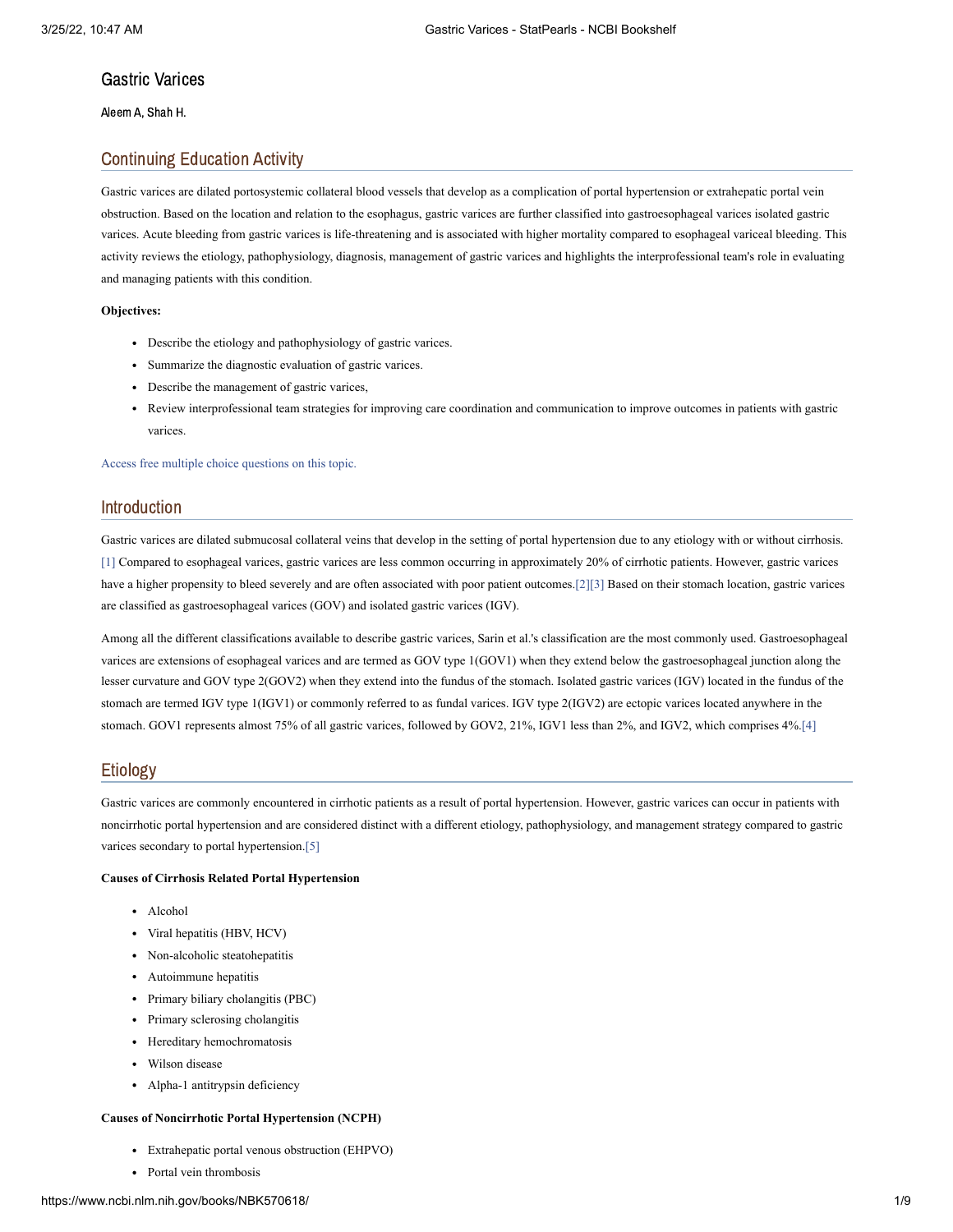- Splenic vein thrombosis (SVT) due to chronic pancreatitis, pancreatic pseudocysts, pancreatic neoplasm
- Infiltrative diseases-macrocytosis, amyloidosis
- Congenital hepatic fibrosis
- Schistosomiasis
- Noncirrhotic portal fibrosis
- Drug-induced
- Hepatic venous outflow tract obstruction (HVOTO)
- Granulomatous-sarcoidosis
- IVC obstruction
- Constrictive pericarditis
- Severe right-sided heart failure

### Epidemiology

The exact prevalence of gastric varices is unknown. Two single-center prospective studies involving more than 500 patients with both cirrhotic and non-cirrhotic hypertension have estimated the prevalence of gastric varices to be between 15 to 20%[.\[6\]](#page-7-5)[\[7\]](#page-7-6)[\[8\]](#page-7-7) With the advent of endoscopic ultrasound, prevalence rates as high as 55% to 78% have been reported[.\[9\]](#page-7-8) The incidence of bleeding from gastric varices is estimated to be at 10% to 30 % in patients with underlying portal hypertension.

### Pathophysiology

Portal hypertension is the hemodynamic dysfunction commonly associated with liver cirrhosis and a clinical manifestation of noncirrhotic hepatic and extrahepatic disorders[.\[10\]](#page-7-9) As mentioned earlier, portal hypertension is the primary determinant implicated in developing gastric varices. Normally, the portal vein receives blood from the coronary vein, splenic vein, superior mesenteric vein, and the normal hepatic venous pressure gradient (HVPG), representing the difference between the wedged hepatic vein pressure and the free hepatic venous pressures, ranges from 3 to 5 mmHg[.\[11\]](#page-7-10)

The pathophysiology of portal hypertension in cirrhotic patients is explained by various factors that include decreased tone of the hepatic vasculature from endothelial dysfunction due to disequilibrium between vasoconstrictors and vasodilators and increased hepatic resistance to portal blood flow from cellular damage, fibrosis, and regenerative nodular formation[.\[12\]](#page-7-11) When the HVPG increases beyond a certain threshold level, usually  $\geq 10$ mmHg, portal hypertension becomes clinically significant, resulting in complications such as ascites, development of gastroesophageal varices, hepatic encephalopathy, and functional renal failure[.\[10\]](#page-7-9)

The ensuing portal hypertension also results in spontaneous portosystemic collateral shunts between the splenic vein and the left renal vein, commonly referred to as gastro-renal shunts. These collateral shunts mediated by angiogenic factors such as vascular endothelial growth factor (VEGF) and VEGFR-2 are commonly seen in approximately 85% of patients with gastric varices[.\[13\]](#page-7-12)[\[14\]](#page-7-13)[\[15\]](#page-7-14) Approximately 15% of patients with GVs have various portosystemic venous pathways, such as the left inferior phrenic, pericardiac, and azygous-hemiazygos veins. Additionally, the portal venous blood flow is aggravated by a state of hyperdynamic circulation due to splanchnic vasodilatation from increased production of endogenous vasodilators (nitric oxide, prostacyclin, and TNF) and increased cardiac output[.\[16\]](#page-7-15)

The increased pressure and portal blood flow in the portosystemic circulation due to the above factors lead to gastric varices causing elevated intravariceal pressure and wall tension, increasing the risk of variceal rupture leading to a life-threatening GI bleed[.\[17\]](#page-7-16) HVPG > 20mmHg is associated with increased rebleeding and severity of variceal bleeding, translating into increased mortality[.\[18\]](#page-7-17) The incidence of gastric variceal bleeding is based on the location of gastric varices, size of varices, the severity of liver failure based on Child-Pugh score, presence of variceal red spots on endoscopic evaluation, and presence of hepatocellular carcinoma[.\[19\]](#page-7-18)[\[20\]](#page-8-0)

Alternatively, gastric varices can also occur in the absence of cirrhosis and normal HVPG due to segmental portal hypertension from any obstruction in the splenic vein, such as thrombosis and stenosis sequela of pancreatic pathology (pancreatitis, pancreatic pseudocysts, or neoplasms)[.\[21\]](#page-8-1)[\[8\]](#page-7-7) This obstruction in the splenic vein causes shunting of the blood resulting in the development of spleno-portal collaterals, which causes increased pressure in the submucosal veins of the fundus resulting in the formation of isolated gastric varices. Isolated gastric varices secondary to splenic vein thrombosis are considered distinct from gastric varices secondary to cirrhosis[.\[22\]](#page-8-2)

### History and Physical

**History**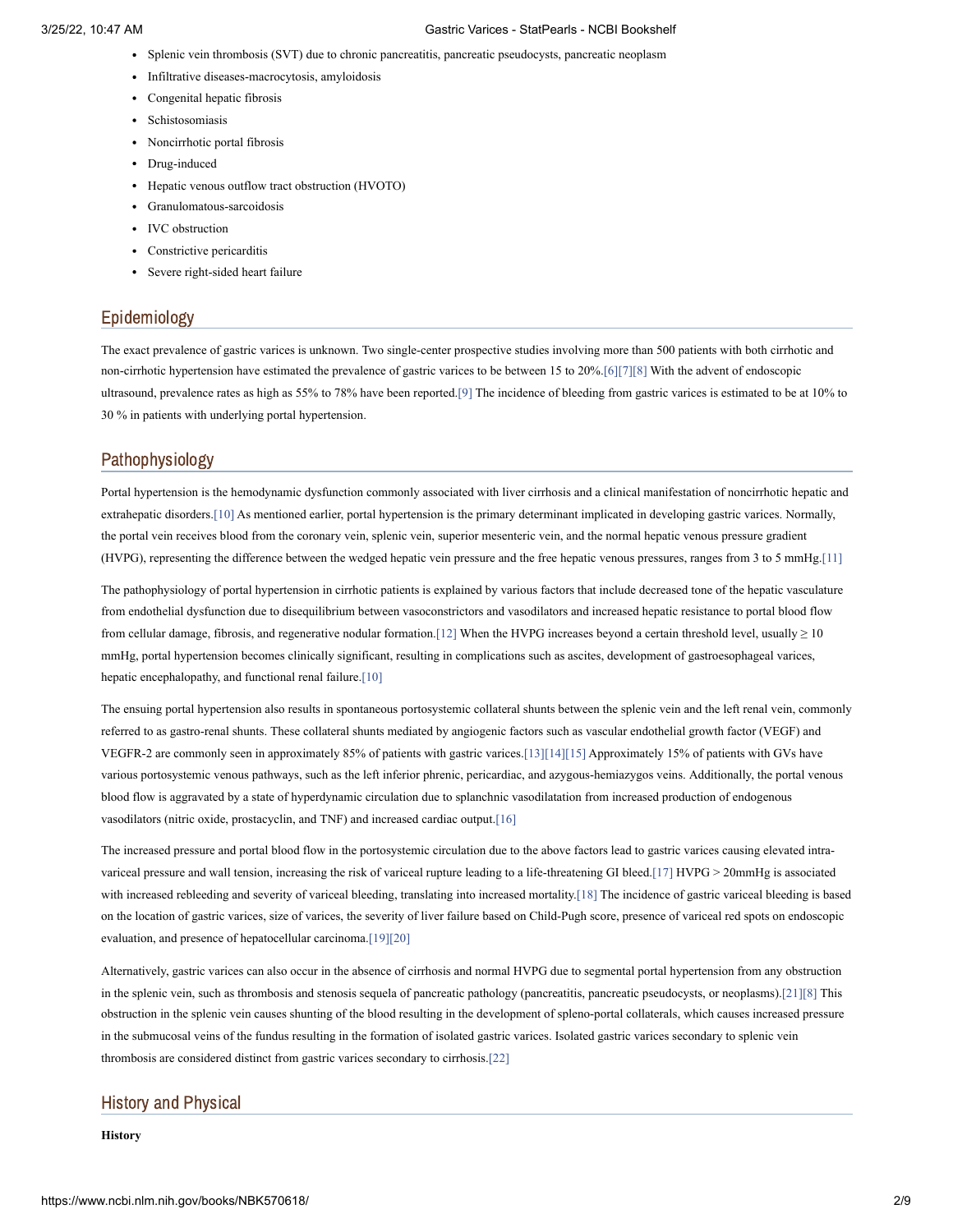In patients with a new diagnosis of cirrhosis of unknown etiology, history of alcohol use (onset, quantity, and frequency of use), illicit drug use, and family history of liver disorders should be elicited. In patients with decompensated cirrhosis of known etiology, history should be elicited regarding prior or ongoing variceal bleeding (hematemesis, melena, hematochezia), ascites (swelling, discomfort, fullness, lower extremity swelling, dyspnea, orthopnea), hepatic encephalopathy (confusion, excessive sleepiness).In patients without cirrhosis with incidental findings of gastric varices, history should be obtained about any personal history of thrombophilia or family history of thrombophilia and history of pancreatic disorders.

#### **Physical Exam**

A general examination to assess vital signs that include heart rate, blood pressure, respiratory rate, and oxygen saturation should be performed on all patients at baseline. A focused systemic examination evaluating clinical signs specifically related to cirrhosis and portal hypertension should be performed as described below**.**

#### **Ocular**

• Scleral icterus

### **Neck**

Elevated jugular venous pulse (right-sided heart failure)

#### **Pulmonary**

• Pleural effusion (hepatohydrothorax)

#### **Abdominal**

- Ascites (abdominal distension, fullness of flanks, fluid thrill, puddle sign, shifting dullness, abdominal tenderness)
- Splenomegaly
- Periumbilical collateral circulation (caput-medusae)

### **Skin**

Spider angiomata

#### **Musculoskeletal**

- Edema
- Icteric skin
- Asterixis
- Palmar erythema
- Dupuytren contracture
- Terry nails

#### **Genitourinary**

- Testicular atrophy
- Scrotal edema

#### **Neurological**

- Overt and covert encephalopathy
- Asterixis

#### **Miscellaneous**

- Gynecomastia
- Fetor hepaticus

### **Clinical Features**

Unlike esophageal varices, gastric varices uncommonly present with acute variceal bleeding and are routinely discovered on screening EGD for varices in patients with portal hypertension.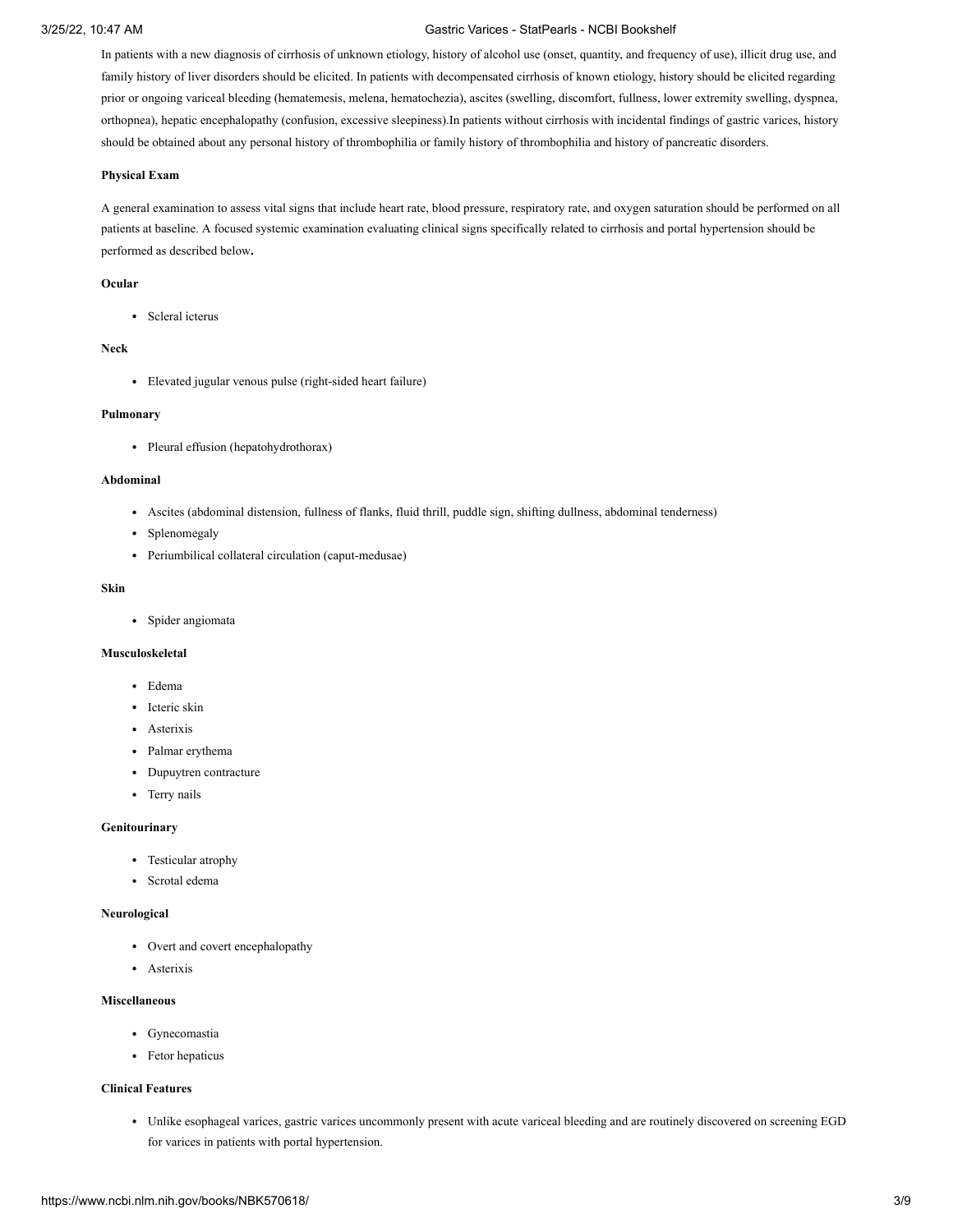- The main risk factors for bleeding are the severity of liver dysfunction, location and size of the varices, and presence of bleeding stigmata. [\[19\]](#page-7-18)[\[20\]](#page-8-0)
- Patients present with acute gastric variceal bleeding are critically ill on presentation as gastric variceal bleeding tends to be more severe and life-threatening.
- GOV2 subtype of gastric varices bleed more frequently than GOV1 and carry the worst prognosis.
- Alternatively, the patients with segmental portal hypertension secondary to splenic vein thrombosis in pancreatic disorders are diagnosed with gastric varices incidentally based on cross-sectional imaging.

### Evaluation

Patients with a new diagnosis of cirrhosis should undergo a complete laboratory workup to ascertain the etiology of cirrhosis. In patients with decompensated cirrhosis presenting with acute variceal bleeding, initial blood work with a complete blood count, comprehensive hepatitis panel that includes liver and renal function panel, coagulation profile, arterial blood gas analysis should be performed.

- **Diagnostic esophagogastroduodenoscopy (EGD)** should be performed to assess and stratify gastric varices in patients with decompensated cirrhosis or incidental findings of gastric varices on cross-sectional imaging in patients without cirrhosis.
- **Endoscopic ultrasound (EUS)** is useful for better characterization of gastric varices, and also its therapeutic potential in the management of gastric varices has gained momentum in recent years.
- Noninvasive diagnostic methods such as **transient elastography** can be used to assess the severity of fibrosis in patient's or at risk of developing clinically significant portal vein hypertension (CSPH)
- Invasive diagnostic methods such as **HVPG measurement** can be used to diagnose CSPH and predict the development of gastric varices and estimate the risk of variceal bleeding.
- Imaging modalities such as **ultrasound of the liver, CT, or MRI** can be used make a diagnosis of cirrhosis and also to rule out hepatocellular carcinoma (HCC)
- **Hepatic Doppler sonography, CT or MRI angiography, venous phase celiac arteriography** can be used to assess the patency of the portal and splenic veins to rule out thrombosis.
- **Liver biopsy** should be considered in patients to assess the severity of fibrosis and to ascertain etiology in cirrhotic patients with negative laboratory workup.

### Treatment / Management

The optimal management of gastric varices remains unclear due to the lack of high-quality large clinical trials. However, there is consensus that the management of GOV1 varices is similar to that of esophageal varices. Nevertheless, based on the 2016 AASLD guidelines, the management of gastric varices (GOV2/IGV1) depends on the acuity of presentation and is classified into three categories: primary prophylaxis, management of acute variceal bleeding, and secondary prophylaxis[.\[2\]](#page-7-1)

- **Primary Prophylaxis**
	- Beta-blockers have been used as a long-term prophylactic treatment for portal hypertension. The 2016 AASLD guidelines recommend non-selective beta-blockers (NSBBs) therapy such as propranolol or nadolol as primary prophylaxis of acute variceal hemorrhage from gastric varices, especially GOV2 or IGV1 that have not bled. The primary prophylaxis of GOV1 varices is similar to that of esophageal varices[.\[2\]](#page-7-1)
- **Management of Acute Gastric Variceal Bleeding**
	- The most crucial step in managing patients presenting with acute gastric variceal bleed is admitting the patient to the ICU for initial resuscitation with packed red blood cells (PRBCs) transfusion and respiratory status protection.
	- PRBCs transfusion should be limited to a target hemoglobin of approximately 8 g/dL
	- Associated coagulopathy and thrombocytopenia should be corrected.
	- The patient should be maintained on empiric broad-spectrum antibiotics, especially in patients with cirrhosis, to decrease the risk of bacterial infections, which is associated with increased rates of mortality.
	- The role of vasoactive agents such as octreotide, vasopressin, terlipressin, and somatostatin in gastric variceal bleeding management is not clear. Nevertheless, they are still utilized because of their safety and potential benefits.
	- Urgent upper endoscopy must be performed for diagnosis and treatment.
- **Endoscopic Therapies**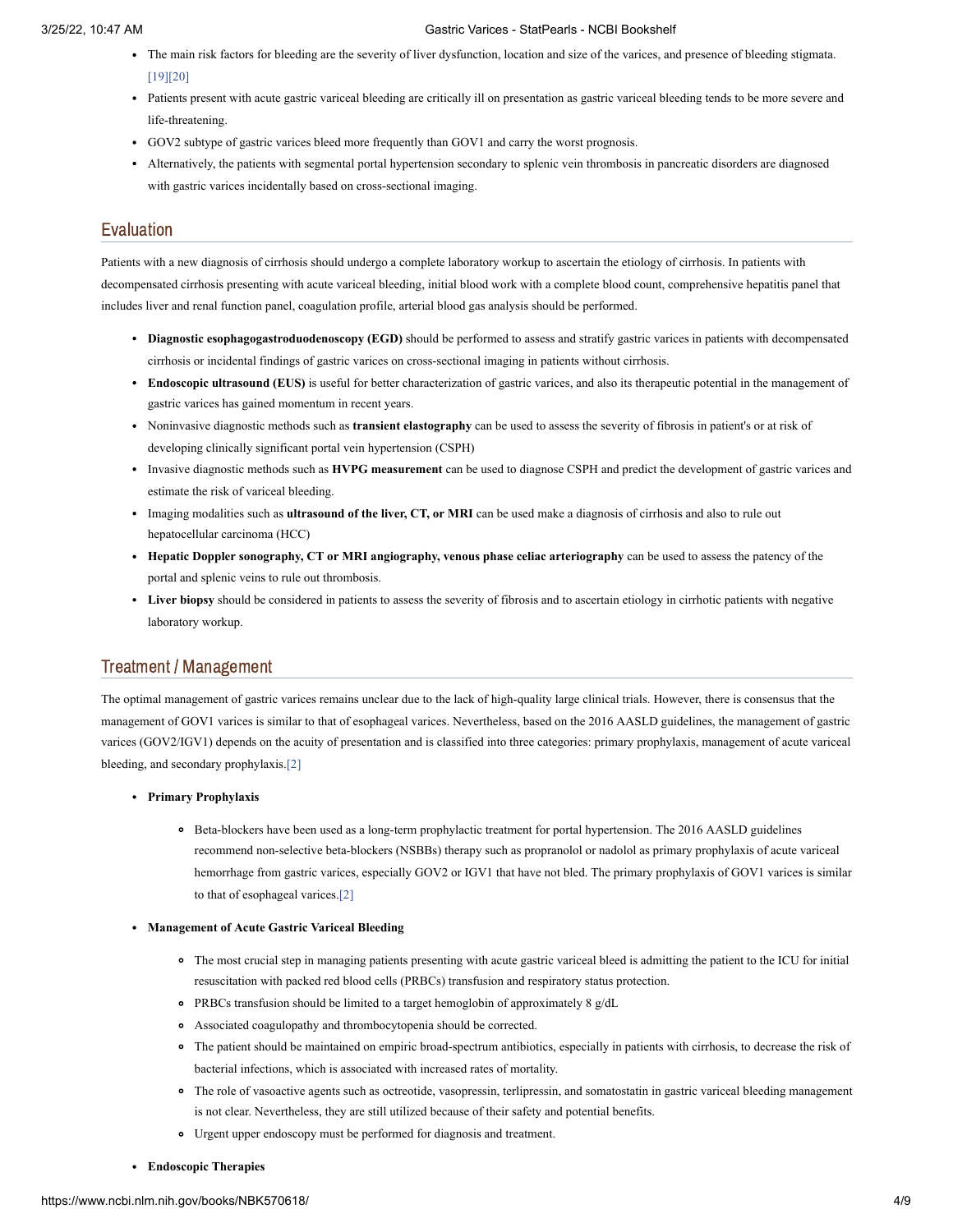Data regarding the role of endoscopic therapy for the treatment of bleeding gastric varices is limited. However, endoscopic hemostasis is the mainstay in the management of patients presenting with acute gastric variceal bleeding. Current available endoscopic interventions include endoscopic injection sclerotherapy, tissue adhesives such as cyanoacrylate-based tissue adhesives, thrombin, and endoscopic variceal ligation (EVL)[.\[23\]](#page-8-3)

- **Endoscopic injection sclerotherapy (EIS)** with sclerosing agents such as alcohol, polidocanol, or tetradecyl sulfate is associated with increased complications and rebleeding rates. It hence is not recommended in the management of acute gastric variceal bleeding, especially GOV2[.\[24\]](#page-8-4)[\[25\]](#page-8-5)
- **Direct injection of thrombin or fibrin glue** appears to be a promising therapeutic intervention, but their role has not been adequately evaluated in managing acute gastric variceal bleeding.
- **Cyanoacrylate (CYA) glue** is a class of synthetic glue mixed with lipiodol, an oily contrast agent before injection into varix that rapidly polymerizes into a hard-acrylic plastic upon exposure to water or blood, leading to hemostasis[.\[24\]](#page-8-4) Current American Society for Gastrointestinal Endoscopy (ASGE) guidelines recommend an evaluation with diagnostic endoscopy and treatment of gastric variceal hemorrhage with gastric variceal obturation (GVO) with the employment of a cyanoacrylate-based compound for the treatment of acute gastric variceal hemorrhage by endoscopists familiar with this technique. Otherwise, endoscopic variceal ligation (EVL) is recommended, especially GOV1 and small GOV2[.\[26\]](#page-8-6) A meta-analysis study by Qiao et al. reported higher rate of active bleeding control (OR, 4.44; 95% CI, 1.14-17.30;P =0.032) ,lower rebleeding rate (OR, 0.33; 95% CI, 0.18- 0.60; P =0.0004) and lower gastric varices recurrence rate (RR, 0.26; 95% CI, 0.11-0.61; P =0.002) in patients treated with cyanoacrylate injection compared to patients who were treated with EVL.[\[27\]](#page-8-7)
- **Endoscopic Ultrasound(EUS)-guided therapy**: EUS-guided CYA glue injection that precisely identifies gastric varix by color Doppler and delivers the CYA into varix leading to variceal obliteration and EUS guided coiling that utilizes the insertion of micro-coils into varix leading to variceal obliteration are emerging techniques that have been employed in the management of gastric varices. The benefit of the EUS guided approach is that it precisely identifies the actual degree of variceal obliteration. A single-center retrospective study involving 152 patients with high-risk gastric fundal varices treated with EUS-guided combined coil and CYA glue injection reported that the combination therapy was highly effective for hemostasis in active bleeding and also when used for primary and secondary bleeding prophylaxis of gastric varices. A multicenter meta-analysis by McCarty et al. concluded that EUS-guided therapies were safe, effective, and technically feasible for the treatment of GV. This study also noted that among different types of EUS-guided therapies, EUS combination therapy with coil embolization + CYA injection is a preferred approach for managing GV over EUS-based monotherapy (coil alone or CYA alone)[.\[28\]](#page-8-8)
- **TIPS and BRTO:** If acute gastric variceal bleeding is not amenable to be controlled with endoscopic intervention, then transjugular intrahepatic portosystemic shunt (TIPS) or Balloon occluded retrograde transvenous obliteration (BRTO) should be performed
	- **TIPS** is an invasive technique that involves creating an intrahepatic connection between the hepatic and the portal venous system resulting in the diversion of the portal venous flow into the systemic circulation, thereby reducing portal pressure. It is the treatment of choice in acute gastric variceal bleeding, especially GOV2 and IGV1. Randomized control trials have shown that TIPS has been more effective than cyanoacrylate injection in preventing rebleeding from gastric varices, with similar survival rates and frequency of associated complications[.\[29\]](#page-8-9)
	- **BRTO** has emerged as a safe and clinically effective treatment option in managing gastric variceal bleeding and should be considered an alternative option, especially if patients with associated refractory hepatic encephalopathy. BRTO is an invasive technique that involves the retrograde injection of a sclerosing agent into gastric varix after occluding the portosystemic shunt with an occlusion balloon under fluoroscopic guidance. However, the performance of BRTO requires the presence of a spontaneous portosystemic shunt such as a gastro-renal shunt or a gastro-caval which is present in 60 to 85 % of cases and should be predetermined by computed tomography or magnetic resonance imaging prior to the performance of this procedure. A metaanalysis of 24 studies involving 1,016 patients by Park et al. reported the technical success rate for BRTO is 96.4%, and the clinical success rate was 97.3%[.\[30\]](#page-8-10) Retrospective studies comparing TIPS with BRTO have reported that the active bleeding control rate, rebleeding rate, and complication rate were better with BRTO compared to TIPS[.\[31\]](#page-8-11)[\[32\]](#page-8-12)
- *Balloon Tamponade*
	- Although data regarding the use of balloon tamponade in gastric variceal bleeding is limited, balloon tamponade with Sengstaken-Blakemore tube or Lintone-Nachlas tube should be considered in patients with massive acute gastric variceal not amenable to endoscopic intervention as a bridge to more definite treatments.
- *Surgical Approach*
	- With the advent of newer minimally invasive and improved diagnostic and therapeutic techniques via endoscopy and interventional radiology, the role of surgery in managing acute gastric variceal bleeding is limited and should be considered a last resort when the above measures fail. However, splenectomy or splenic artery embolization should be considered a means of definitive therapy in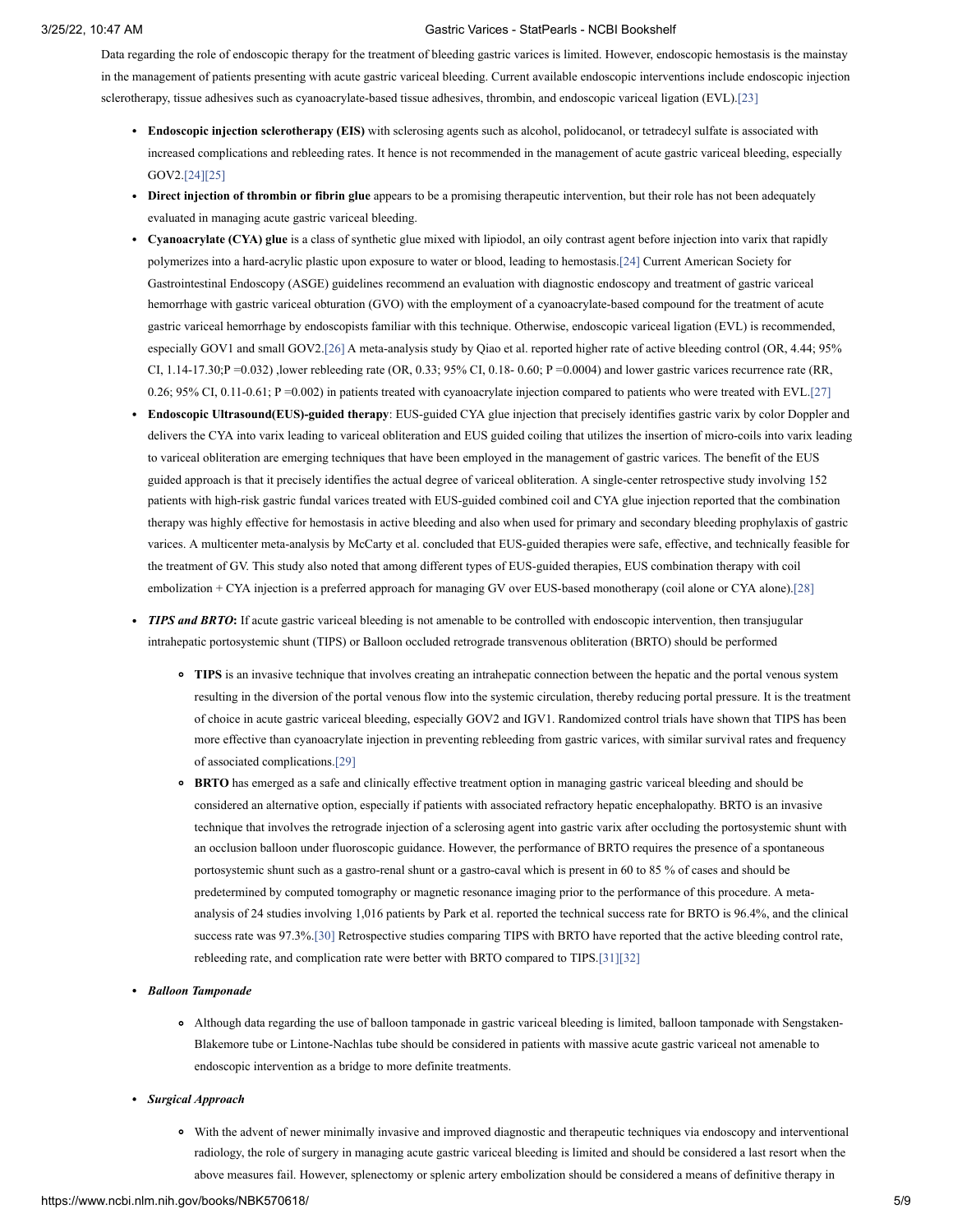patients presenting with acute gastric variceal bleeding secondary to sinistral or left-sided portal hypertension caused by splenic vein thrombosis (SVT). Splenectomy eliminates collateral venous flow and prevents future gastric variceal bleeding secondary to splenic vein thrombosis.[\[22\]](#page-8-2)

- **Secondary Prophylaxis**
	- Nonselective beta-blockers in combination with endoscopy evaluation therapy (EVL or cyanoacrylate injection) are recommended as first-line therapy to prevent rebleeding in patients who recover from GOV1 hemorrhage.[\[2\]](#page-7-1)
	- TIPS or BRTO are indicated as first-line therapy in patients of recover from gastric variceal hemorrhage secondary to GOV2 or IGV1 type of gastric varices.
	- EUS guided cyanoacrylate glue injection, or EUS guided coil embolization, is a secondary prophylactic option for patients in whom the performance of TIPS or BRTO is not technically feasible.

### Differential Diagnosis

Differential diagnosis of gastric varices manifesting as hematemesis includes common etiologies of upper GI hemorrhage:

- Peptic ulcer disease (PUD)
- Esophageal varices
- Acute gastric erosions
- Ulcerated submucosal lesions
- Malignant gastric ulcers
- Dieulafoy's lesion
- Mallory-Weiss tear
- Portal hypertensive gastropathy (PHG)
- Gastric antral vascular ectasia (GAVE)

However, in the absence of bleeding and noted on upper endoscopy, the differential diagnosis includes the following:

- Epithelial lesions (lipomas, duplication cysts, pancreatic rests)
- Carcinoid tumor
- Lymphangiomas
- Gastric lymphoma
- Gastrointestinal stromal tumor (GIST)
- Inflammatory gastric polyp

### Prognosis

Although gastric varices and portal hypertension an incidental acute gastric variceal bleeding is lower than esophageal variceal bleeding, gastric varices have a high propensity to bleed severely. They are often associated with higher mortality than esophageal variceal bleeding. The overall prognosis is dependent on the severity of the underlying disease and commonly used prognostic model such as Child-Pugh score and Model for endstage liver disease (MELD) score is useful to predict the severity of underlying liver disease and also are effective in estimating the risk of mortality.

### **Complications**

Spontaneous rupture of gastric varices can result in

- Aspiration
- Acute blood loss anemia
- Hemorrhagic shock
- Multiorgan failure
- Increased susceptibility to bacterial infections
- Death

### Enhancing Healthcare Team Outcomes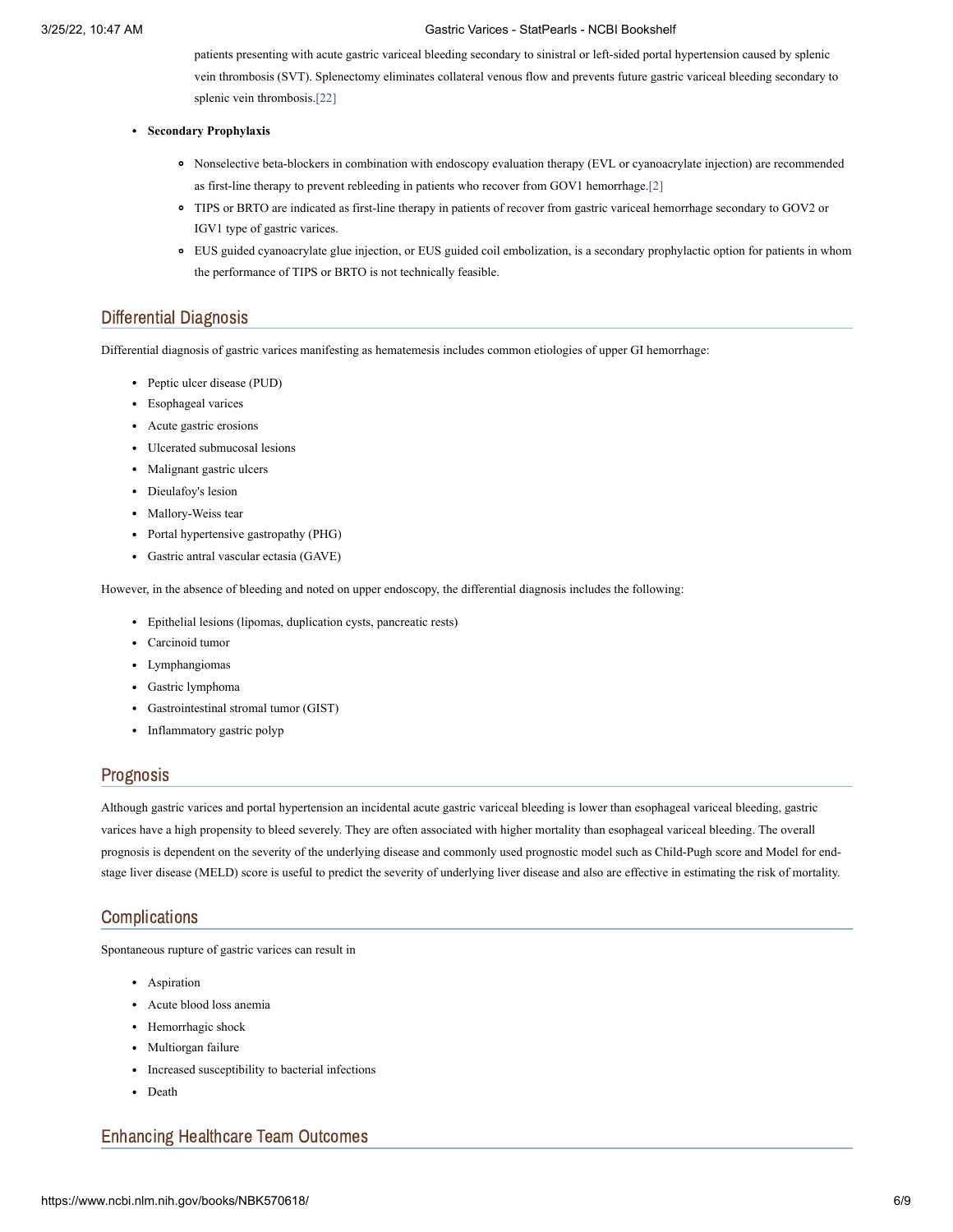Management of gastric varices and their resulting complications requires an interprofessional team approach consisting of gastroenterologist, hepatologist, internist, intensivist, critical care nurse, pharmacist, respiratory therapist, blood bank team, endoscopy technician, and interventional radiologist. The patient's hemodynamics and blood work should be monitored closely, and there should be close communication between the caring nurse and the ordering physician. The pharmacy team should make all critical drugs available, and the blood bank should mobilize blood products as needed. The gastroenterology team should discuss the case with the interventional radiology team well in advance, especially in patients presenting with acute gastric variceal hemorrhage in anticipation of TIPS or BRTO. If specialized interventional radiologic techniques such as TIPS or BRTO are unavailable, supportive therapy should be provided, and the patient should be transferred to a facility where these procedures are available. Such a holistic team approach goes a long way in improving patient outcomes. [Level 5]

### Review Questions

- Access free multiple choice [questions](https://www.statpearls.com/account/trialuserreg/?articleid=130650&utm_source=pubmed&utm_campaign=reviews&utm_content=130650) on this topic.
- [Comment](https://www.statpearls.com/articlelibrary/commentarticle/130650/?utm_source=pubmed&utm_campaign=comments&utm_content=130650) on this article.

### References

- <span id="page-7-0"></span>1. Goral V, Yılmaz N. Current Approaches to the Treatment of Gastric Varices: Glue, Coil Application, TIPS, and BRTO. Medicina (Kaunas). 2019 Jul 03;55(7) [PMC free article: [PMC6681371](https://www.ncbi.nlm.nih.gov/pmc/articles/PMC6681371/?report=reader)] [PubMed: [31277322](https://www.ncbi.nlm.nih.gov/pubmed/31277322)]
- <span id="page-7-1"></span>2. Garcia-Tsao G, Abraldes JG, Berzigotti A, Bosch J. Portal hypertensive bleeding in cirrhosis: Risk stratification, diagnosis, and management: 2016 practice guidance by the American Association for the study of liver diseases. Hepatology. 2017 Jan;65(1):310-335. [PubMed: [27786365](https://www.ncbi.nlm.nih.gov/pubmed/27786365)]
- <span id="page-7-2"></span>3. Lee EW, Shahrouki P, Alanis L, Ding P, Kee ST. Management Options for Gastric Variceal Hemorrhage. JAMA Surg. 2019 Jun 01;154(6):540- 548. [PubMed: [30942880\]](https://www.ncbi.nlm.nih.gov/pubmed/30942880)
- <span id="page-7-3"></span>4. Sarin SK, Lahoti D, Saxena SP, Murthy NS, Makwana UK. Prevalence, classification and natural history of gastric varices: a long-term follow-up study in 568 portal hypertension patients. Hepatology. 1992 Dec;16(6):1343-9. [[PubMed:](https://www.ncbi.nlm.nih.gov/pubmed/1446890) 1446890]
- <span id="page-7-4"></span>5. Caldwell S. Gastric varices: is there a role for endoscopic cyanoacrylates, or are we entering the BRTO era? Am J Gastroenterol. 2012 Dec;107(12):1784-90. [PubMed: [23211846](https://www.ncbi.nlm.nih.gov/pubmed/23211846)]
- <span id="page-7-5"></span>6. Mumtaz K, Majid S, Shah H, Hameed K, Ahmed A, Hamid S, Jafri W. Prevalence of gastric varices and results of sclerotherapy with N-butyl 2 cyanoacrylate for controlling acute gastric variceal bleeding. World J Gastroenterol. 2007 Feb [28;13\(8\):1247-51.](https://www.ncbi.nlm.nih.gov/pmc/articles/PMC4147002/?report=reader) [PMC free article: PMC4147002] [PubMed: [17451208](https://www.ncbi.nlm.nih.gov/pubmed/17451208)]
- <span id="page-7-6"></span>7. Sarin SK, Kumar A. Gastric varices: profile, classification, and management. Am J Gastroenterol. 1989 Oct;84(10):1244-9. [[PubMed:](https://www.ncbi.nlm.nih.gov/pubmed/2679046) 2679046]
- <span id="page-7-7"></span>8. Ryan BM, Stockbrugger RW, Ryan JM. A pathophysiologic, gastroenterologic, and radiologic approach to the management of gastric varices. Gastroenterology. 2004 Apr;126(4):1175-89. [PubMed: [15057756](https://www.ncbi.nlm.nih.gov/pubmed/15057756)]
- <span id="page-7-8"></span>9. Boustière C, Dumas O, Jouffre C, Letard JC, Patouillard B, Etaix JP, Barthélémy C, Audigier JC. Endoscopic ultrasonography classification of gastric varices in patients with cirrhosis. Comparison with endoscopic findings. J Hepatol. 1993 Sep;19(2):268-72. [[PubMed:](https://www.ncbi.nlm.nih.gov/pubmed/8301060) 8301060]
- <span id="page-7-9"></span>10. Groszmann RJ, Abraldes JG. Portal hypertension: from bedside to bench. J Clin [Gastroenterol.](https://www.ncbi.nlm.nih.gov/pubmed/15758647) 2005 Apr;39(4 Suppl 2):S125-30. [PubMed: 15758647]
- <span id="page-7-10"></span>11. Bosch J, Abraldes JG, Berzigotti A, García-Pagan JC. The clinical use of HVPG measurements in chronic liver disease. Nat Rev Gastroenterol Hepatol. 2009 Oct;6(10):573-82. [PubMed: [19724251\]](https://www.ncbi.nlm.nih.gov/pubmed/19724251)
- <span id="page-7-11"></span>12. Iwakiri Y, Groszmann RJ. Vascular endothelial dysfunction in cirrhosis. J Hepatol. 2007 May;46(5):927-34. [PubMed: [17391799\]](https://www.ncbi.nlm.nih.gov/pubmed/17391799)
- <span id="page-7-12"></span>13. Bosch J, Abraldes JG, Fernández M, García-Pagán JC. Hepatic endothelial dysfunction and abnormal angiogenesis: new targets in the treatment of portal hypertension. J Hepatol. 2010 Sep;53(3):558-67. [PubMed: [20561700\]](https://www.ncbi.nlm.nih.gov/pubmed/20561700)
- <span id="page-7-13"></span>14. Watanabe K, Kimura K, Matsutani S, Ohto M, Okuda K. Portal hemodynamics in patients with gastric varices. A study in 230 patients with esophageal and/or gastric varices using portal vein catheterization. Gastroenterology. 1988 Aug;95(2):434-40. [[PubMed:](https://www.ncbi.nlm.nih.gov/pubmed/3391371) 3391371]
- <span id="page-7-14"></span>15. Matsumoto A, Hamamoto N, Nomura T, Hongou Y, Arisaka Y, Morikawa H, Hirata I, Katsu K. Balloon-occluded retrograde transvenous obliteration of high risk gastric fundal varices. Am J Gastroenterol. 1999 Mar;94(3):643-9. [PubMed: [10086645\]](https://www.ncbi.nlm.nih.gov/pubmed/10086645)
- <span id="page-7-15"></span>16. Garcia-Tsao G, Bosch J. Management of varices and variceal hemorrhage in cirrhosis. N Engl J Med. 2010 Mar [04;362\(9\):823-32.](https://www.ncbi.nlm.nih.gov/pubmed/20200386) [PubMed: 20200386]
- <span id="page-7-16"></span>17. Kovacs TOG, Jensen DM. Varices: Esophageal, Gastric, and Rectal. Clin Liver Dis. 2019 Nov;23(4):625-642. [PubMed: [31563215](https://www.ncbi.nlm.nih.gov/pubmed/31563215)]
- <span id="page-7-17"></span>18. Moitinho E, Escorsell A, Bandi JC, Salmerón JM, García-Pagán JC, Rodés J, Bosch J. Prognostic value of early measurements of portal pressure in acute variceal bleeding. Gastroenterology. 1999 Sep;117(3):626-31. [PubMed: [10464138\]](https://www.ncbi.nlm.nih.gov/pubmed/10464138)
- <span id="page-7-18"></span>19. Hashizume M, Kitano S, Yamaga H, Koyanagi N, Sugimachi K. Endoscopic classification of gastric varices. Gastrointest Endosc. 1990 May-Jun;36(3):276-80. [[PubMed:](https://www.ncbi.nlm.nih.gov/pubmed/2365213) 2365213]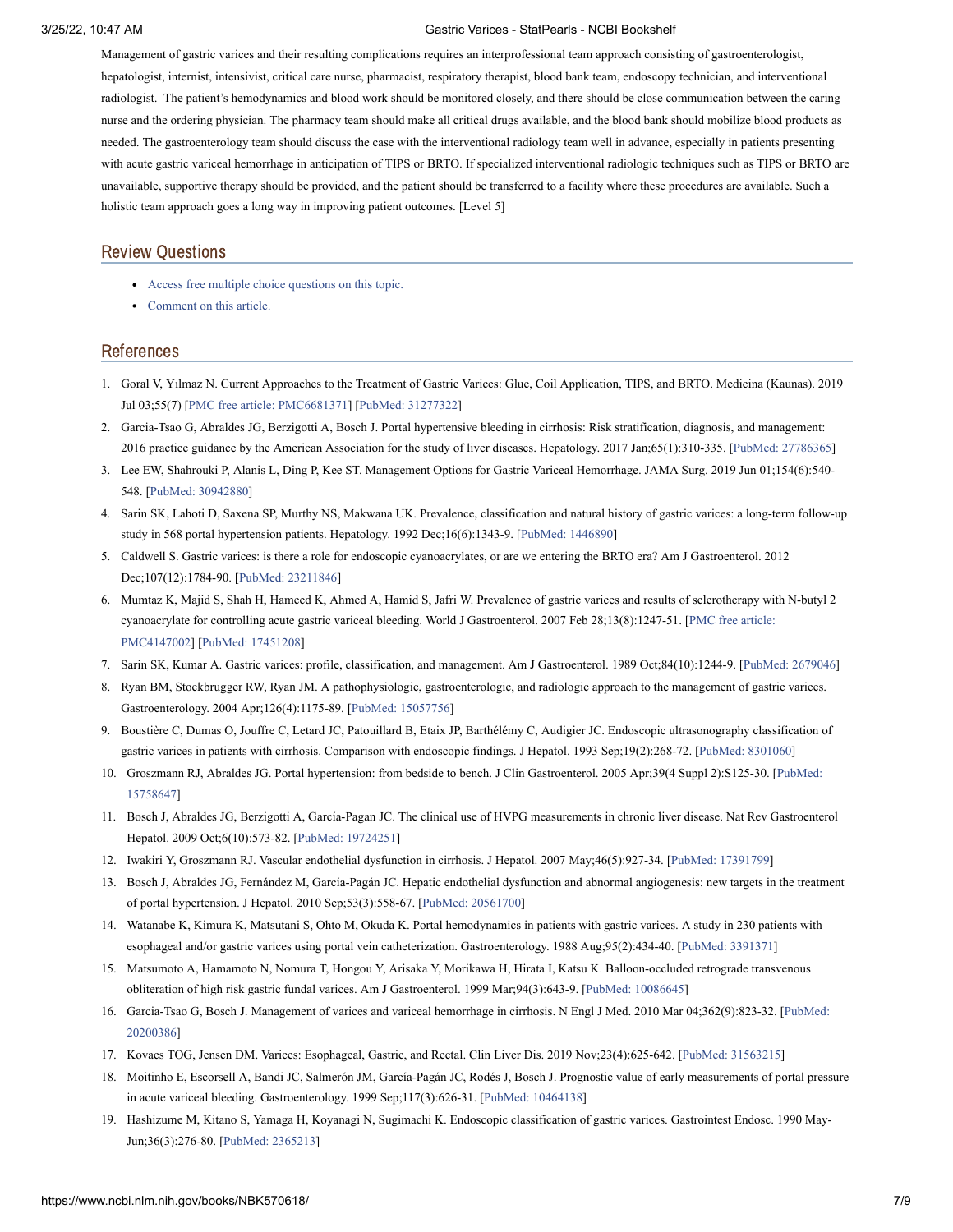- <span id="page-8-0"></span>20. Kim T, Shijo H, Kokawa H, Tokumitsu H, Kubara K, Ota K, Akiyoshi N, Iida T, Yokoyama M, Okumura M. Risk factors for hemorrhage from gastric fundal varices. Hepatology. 1997 Feb;25(2):307-12. [[PubMed:](https://www.ncbi.nlm.nih.gov/pubmed/9021939) 9021939]
- <span id="page-8-1"></span>21. Evans GR, Yellin AE, Weaver FA, Stain SC. Sinistral (left-sided) portal hypertension. Am Surg. 1990 Dec;56(12):758-63. [[PubMed:](https://www.ncbi.nlm.nih.gov/pubmed/2268102) 2268102]
- <span id="page-8-2"></span>22. Weber SM, Rikkers LF. Splenic vein thrombosis and gastrointestinal bleeding in chronic pancreatitis. World J Surg. 2003 Nov;27(11):1271-4. [PubMed: [14502405\]](https://www.ncbi.nlm.nih.gov/pubmed/14502405)
- <span id="page-8-3"></span>23. Garcia-Pagán JC, Barrufet M, Cardenas A, Escorsell A. Management of gastric varices. Clin Gastroenterol Hepatol. 2014 Jun;12(6):919-28.e1; quiz e51-2. [PubMed: [23899955\]](https://www.ncbi.nlm.nih.gov/pubmed/23899955)
- <span id="page-8-4"></span>24. Irani S, Kowdley K, Kozarek R. Gastric varices: an updated review of management. J Clin Gastroenterol. 2011 [Feb;45\(2\):133-48.](https://www.ncbi.nlm.nih.gov/pubmed/21135706) [PubMed: 21135706]
- <span id="page-8-5"></span>25. ASGE Technology Committee. Bhat YM, Banerjee S, Barth BA, Chauhan SS, Gottlieb KT, Konda V, Maple JT, Murad FM, Pfau PR, Pleskow DK, Siddiqui UD, Tokar JL, Wang A, Rodriguez SA. Tissue adhesives: cyanoacrylate glue and fibrin sealant. Gastrointest Endosc. 2013 Aug;78(2):209-15. [PubMed: [23867370\]](https://www.ncbi.nlm.nih.gov/pubmed/23867370)
- <span id="page-8-6"></span>26. Hwang JH, Shergill AK, Acosta RD, Chandrasekhara V, Chathadi KV, Decker GA, Early DS, Evans JA, Fanelli RD, Fisher DA, Foley KQ, Fonkalsrud L, Jue T, Khashab MA, Lightdale JR, Muthusamy VR, Pasha SF, Saltzman JR, Sharaf R, Cash BD., American Society for Gastrointestinal Endoscopy. The role of endoscopy in the management of variceal hemorrhage. Gastrointest Endosc. 2014 Aug;80(2):221-7. [PubMed: [25034836\]](https://www.ncbi.nlm.nih.gov/pubmed/25034836)
- <span id="page-8-7"></span>27. Qiao W, Ren Y, Bai Y, Liu S, Zhang Q, Zhi F. Cyanoacrylate Injection Versus Band Ligation in the Endoscopic Management of Acute Gastric Variceal Bleeding: Meta-Analysis of Randomized, Controlled Studies Based on the PRISMA Statement. Medicine (Baltimore). 2015 Oct;94(41):e1725. [PMC free article: [PMC4616775](https://www.ncbi.nlm.nih.gov/pmc/articles/PMC4616775/?report=reader)] [PubMed: [26469912\]](https://www.ncbi.nlm.nih.gov/pubmed/26469912)
- <span id="page-8-8"></span>28. McCarty TR, Bazarbashi AN, Hathorn KE, Thompson CC, Ryou M. Combination therapy *versus* monotherapy for EUS-guided management of gastric varices: A systematic review and meta-analysis. Endosc Ultrasound. 2020 [Jan-Feb;9\(1\):6-15.](https://www.ncbi.nlm.nih.gov/pubmed/31417066) [PMC free article: [PMC7038733](https://www.ncbi.nlm.nih.gov/pmc/articles/PMC7038733/?report=reader)] [PubMed: 31417066]
- <span id="page-8-9"></span>29. Lo GH, Liang HL, Chen WC, Chen MH, Lai KH, Hsu PI, Lin CK, Chan HH, Pan HB. A prospective, randomized controlled trial of transjugular intrahepatic portosystemic shunt versus cyanoacrylate injection in the prevention of gastric variceal rebleeding. Endoscopy. 2007 Aug;39(8):679- 85. [PubMed: [17661241\]](https://www.ncbi.nlm.nih.gov/pubmed/17661241)
- <span id="page-8-10"></span>30. Park JK, Saab S, Kee ST, Busuttil RW, Kim HJ, Durazo F, Cho SK, Lee EW. Balloon-Occluded Retrograde Transvenous Obliteration (BRTO) for Treatment of Gastric Varices: Review and Meta-Analysis. Dig Dis Sci. 2015 Jun;60(6):1543-53. [PubMed: [25519690](https://www.ncbi.nlm.nih.gov/pubmed/25519690)]
- <span id="page-8-11"></span>31. Gimm G, Chang Y, Kim HC, Shin A, Cho EJ, Lee JH, Yu SJ, Yoon JH, Kim YJ. Balloon-Occluded Retrograde Transvenous Obliteration versus Transjugular Intrahepatic Portosystemic Shunt for the Management of Gastric Variceal Bleeding. Gut Liver. 2018 Nov [15;12\(6\):704-713.](https://www.ncbi.nlm.nih.gov/pmc/articles/PMC6254622/?report=reader) [PMC free article: PMC6254622] [PubMed: [29938456](https://www.ncbi.nlm.nih.gov/pubmed/29938456)]
- <span id="page-8-12"></span>32. Lee SJ, Kim SU, Kim MD, Kim YH, Kim GM, Park SI, Won JY, Lee DY, Lee KH. Comparison of treatment outcomes between balloonoccluded retrograde transvenous obliteration and transjugular intrahepatic portosystemic shunt for gastric variceal bleeding hemostasis. J Gastroenterol Hepatol. 2017 Aug;32(8):1487-1494. [PubMed: [28085232\]](https://www.ncbi.nlm.nih.gov/pubmed/28085232)

### Publication Details

### Author Information

Authors

Abdul Aleem $^1$ : Hiral Shah $^2$ .

#### Affiliations

 $^{\text{1}}$  Lehigh Valley Health Network, Allentown, USA <sup>2</sup> Lehigh Valley Health Network

Publication History

Last Update: July 18, 2021.

Copyright

[Copyright](https://www.ncbi.nlm.nih.gov/books/about/copyright/) © 2022, StatPearls Publishing LLC.